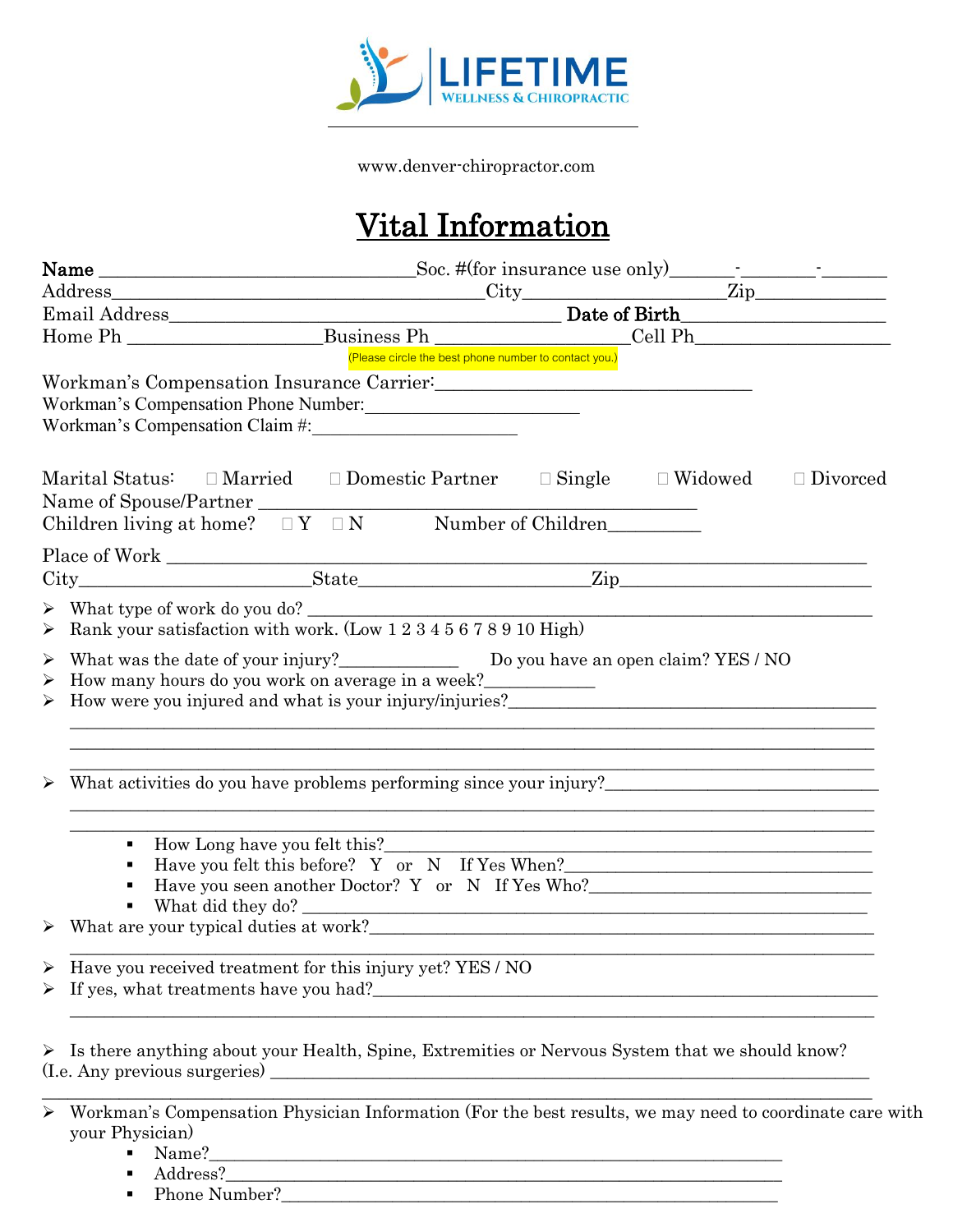## Symptoms/Conditions

## CHECK ANY SYMPTOMS THAT YOU HAVE EXPERIENCED S INCE YOUR INJURY:

| Lack of Energy/ Fatigue           | Allergies                  | Chest Pain                             |
|-----------------------------------|----------------------------|----------------------------------------|
| Get upset, Irritated/Short Temper | Asthma                     | <b>High Blood Pressure</b>             |
| Lack ability to Concentrate       | Chronic Chest Condition    | Low Blood Pressure                     |
| Emotional Imbalance               | Painful Swelling in Joints | Digestive Problems/Pain                |
| Hormonal Imbalance                | Tension across Shoulders   | Poor appetite                          |
| Cancer                            | Pain in Legs or Arms       | Indigestion                            |
| Weak Immune Function              | Muscular Pain – Anywhere   | Heartburn                              |
| Difficulty falling asleep         | Where?                     | <u>equal</u> Pain in the Lower Abdomen |
| Runny Nose (not during a cold)    | Neck Pain                  | - Poor Bowel Movements                 |
| Anxiety                           | Lower Back Pain            | <b>PMS</b>                             |
| Suffer from Headaches             | Numbness /Tingling in body | - Diminished or Frequent Urination     |
| <b>HIV/AIDS</b>                   | Where?                     | Constipated                            |





|   | Any previous bone fracture/ surgeries?    |
|---|-------------------------------------------|
| ⋗ | Any other health related concerns/issues? |
|   | Any other diagnosis?                      |

## **Important: Fill out the following section completely and honestly.**

## $\triangleright$  List off ALL prescribed & over the counter medications (include recreational drugs).

| $\therefore$ TYPE: | Reason:                                                                                                                                                                                                                         | How Long? |
|--------------------|---------------------------------------------------------------------------------------------------------------------------------------------------------------------------------------------------------------------------------|-----------|
| $\therefore$ TYPE: | Reason:                                                                                                                                                                                                                         | How Long? |
| $\therefore$ TYPE: | Reason:                                                                                                                                                                                                                         | How Long? |
| $\therefore$ TYPE: | Reason:                                                                                                                                                                                                                         | How Long? |
| $\therefore$ TYPE: | Reason:                                                                                                                                                                                                                         | How Long? |
|                    | $\sim$ . The set of the set of the set of the set of the set of the set of the set of the set of the set of the set of the set of the set of the set of the set of the set of the set of the set of the set of the set of the s |           |

\*Please attach a list of any others\*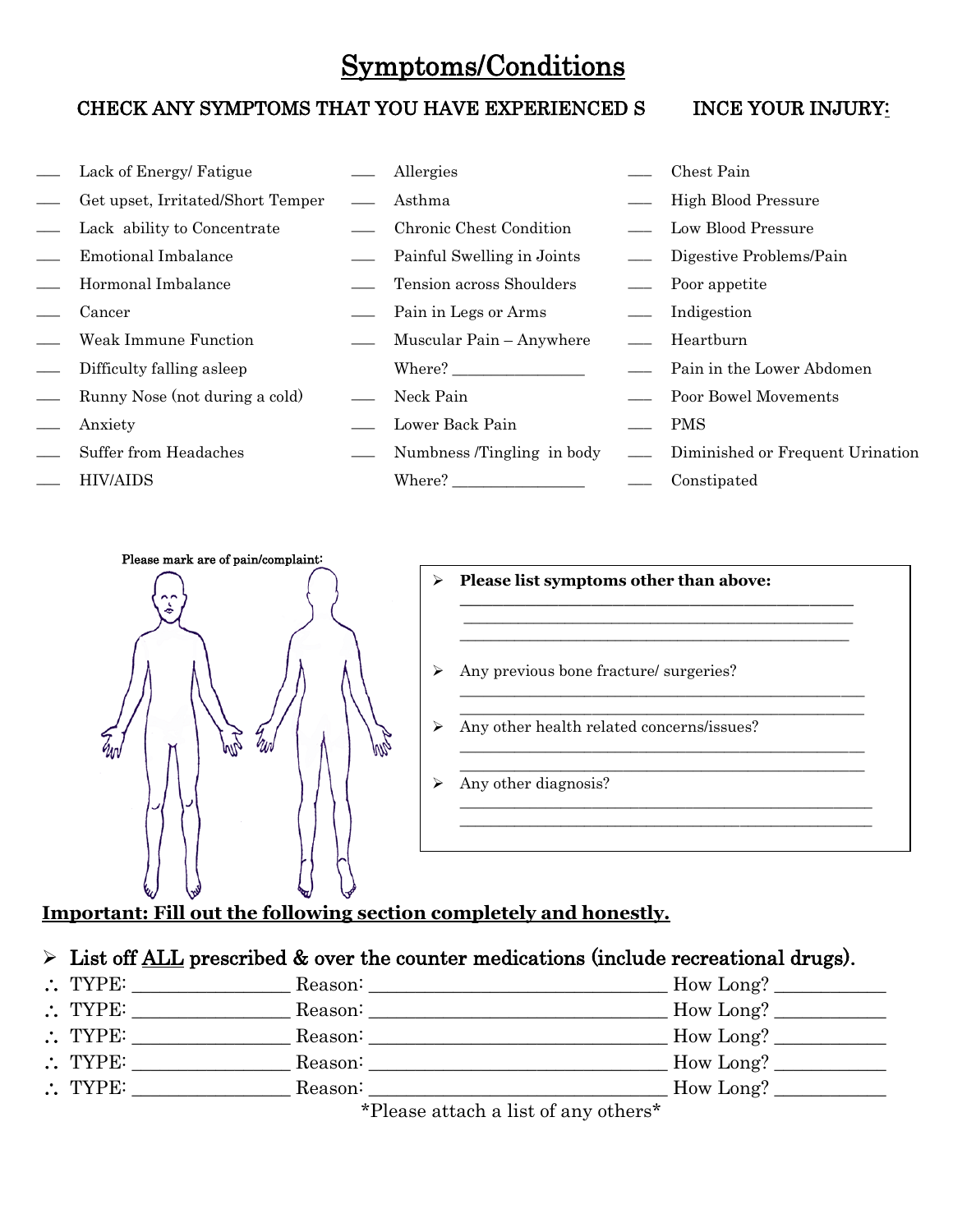# **Life Style History**

|   | $\triangleright$ Rate your nutrition:                                              | Poor | Fair           | Good | Very Good  | Excellent                                 |
|---|------------------------------------------------------------------------------------|------|----------------|------|------------|-------------------------------------------|
|   |                                                                                    |      |                |      |            |                                           |
|   | $\triangleright$ Rate your consistency in eating regular "balanced" meals:         |      |                |      |            | $(poor)$ 1 2 3 4 5 6 7 8 9 10 (excellent) |
|   | $\triangleright$ What is your average daily fluid intake? (Measurement by Glasses) |      |                |      |            |                                           |
|   | Coffee /Day                                                                        |      | Alcohol___/Day |      | Water /Day | Soda <sub>___</sub> /Day                  |
|   | $\triangleright$ What is your average sleep and rest per day?                      |      |                |      |            |                                           |
|   | Hours per night: hrs Daytime naps: Y N                                             |      |                |      |            | Do you wake up refreshed? Y N             |
|   | $\triangleright$ Do you exercise? What do you do and how often?                    |      |                |      |            |                                           |
|   | $\triangleright$ Rate your average quality of sleep.                               |      |                |      |            | $(poor) 1 2 3 4 5 6 7 8 9 10 (excellent)$ |
| ➤ | Rate your weekly activity (exercise) level.                                        |      |                |      |            | $(poor)$ 1 2 3 4 5 6 7 8 9 10 (excellent) |
| ➤ | Rate your daily ENERGY level.                                                      |      |                |      |            | $(poor)$ 1 2 3 4 5 6 7 8 9 10 (excellent) |
|   | $\triangleright$ Rate your ability to stay perfectly healthy this year.            |      |                |      |            | $(poor)$ 1 2 3 4 5 6 7 8 9 10 (excellent) |
| ➤ | Rate your body's ability to repair from workouts,                                  |      |                |      |            |                                           |
|   | injury, stress, etc.                                                               |      |                |      |            | $(poor)$ 1 2 3 4 5 6 7 8 9 10 (excellent) |
|   | $\triangleright$ What are your hobbies?                                            |      |                |      |            |                                           |
| ➤ | How do your symptoms affect your daily activities, work? Play? Enjoyment in life?  |      |                |      |            |                                           |
|   |                                                                                    |      |                |      |            |                                           |

➢ Family relationship (i.e. Good, stressful, none) Why? \_\_\_\_\_\_\_\_\_\_\_\_\_\_\_\_\_\_\_\_\_\_\_\_\_\_\_\_\_\_\_\_\_\_\_\_\_\_\_\_

## Life Stressors

Please circle if in your life you've experienced these:

|   |   | Explain: |
|---|---|----------|
| Y | N |          |
| Y | N |          |
| Y | N | When?    |
| Y | N |          |
| Y | N |          |
| Y | N |          |
|   | N |          |
| Y | N |          |
| Y | N |          |
| Y | N |          |
| Y | N |          |
| Y | N |          |
| Y | N |          |
|   |   |          |
| Y | N |          |
| Y | N |          |
| Y | N |          |
| Y | N |          |
| Y | N |          |
|   |   |          |
| Y | N |          |
| Y | N |          |
| Y | N |          |
|   |   |          |
|   | Y |          |

The statements on this form are accurate to the best of my recollection and I agree to allow this office to examine me for further evaluation:

Signature: \_\_\_\_\_\_\_\_\_\_\_\_\_\_\_\_\_\_\_\_\_\_\_\_\_\_\_ Date: \_\_\_\_\_\_\_\_\_\_\_\_